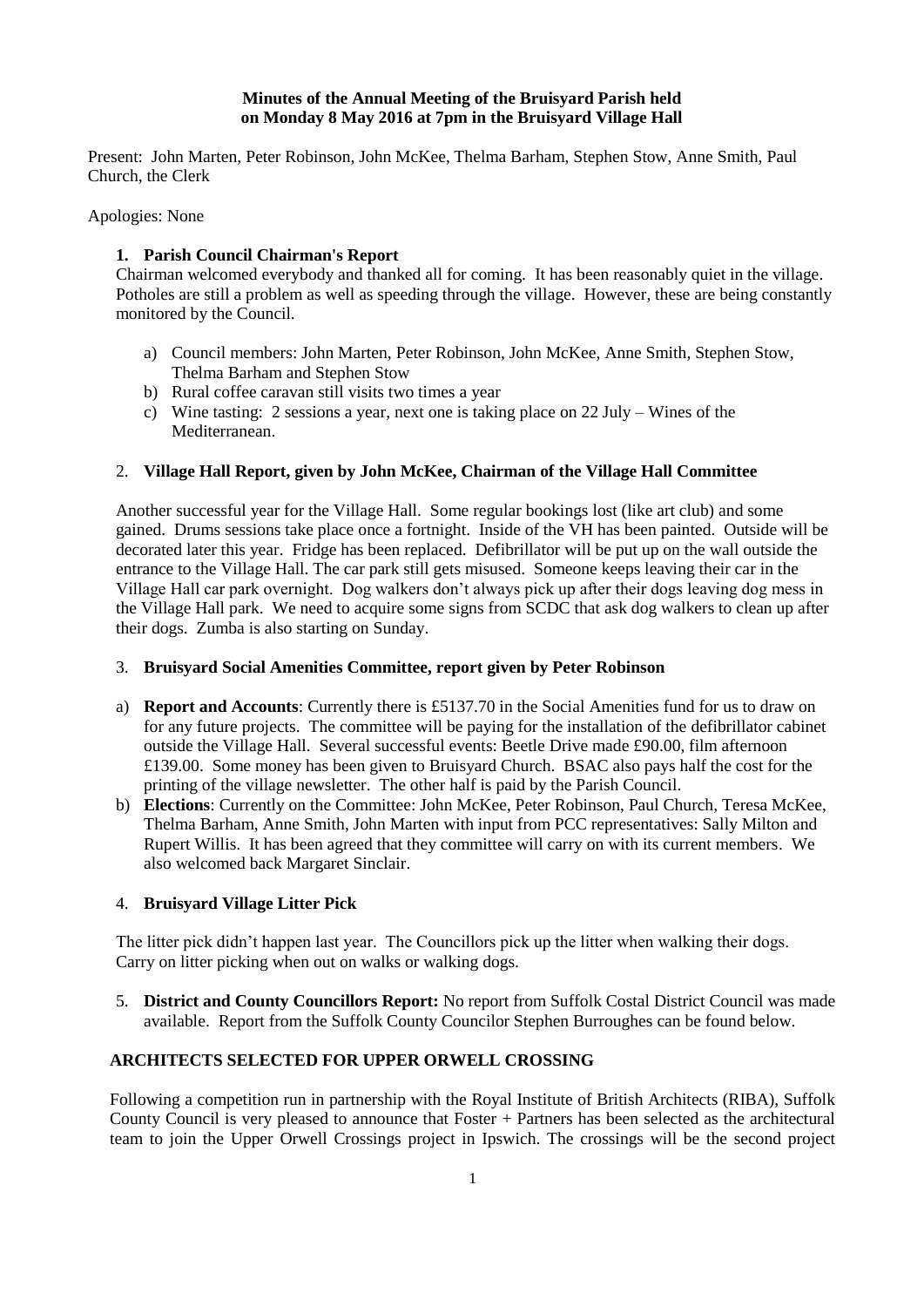Foster + Partners has undertaken in the town, following the construction of the architecturally significant Willis Building in Ipswich town centre.

The Panel, chaired by Sir Michael Hopkins CBE, selected Foster + Partners from a strong shortlist of five internationally renowned teams that included (in alphabetical order of design firm lead): Adamson Associates with William Matthews Associates and Ney & Partners; Knight Architects; Marc Mimram; and Wilkinson Eyre with FHECOR and EADON Consulting. Foster + Partners impressed the panel by the quality of their overall approach and thinking, including the initial design concepts presented for the project's three crossings. The approaches were considered to have the potential to enhance Ipswich's thriving waterfront, as well as acting as a catalyst for regeneration of the wider harbour area.

The county council and key partners, including Ipswich Borough Council and Ipswich Vision, keenly anticipate seeing the initial design ideas developed further with the wider project team and in consultation with local businesses, communities and residents. Competition concept design images can be downloaded from here<https://www.flickr.com/photos/suffolkcountycouncil/>

A video is also be available online at [www.youtube.com/user/SuffolkCC](http://www.youtube.com/user/SuffolkCC)

## **SUFFOLK FOSTERING AND ADOPTION LAUNCH NEW APPROACH TO SUPPORT FOSTER FAMILIES**

Suffolk Fostering and Adoption Service is launching the Mockingbird Family Model of foster care in Suffolk, in partnership with The Fostering Network.

The Fostering Network has already introduced the pioneering Mockingbird Family Model to the UK, and it has been piloted with 7 organisations across the country since April 2015. They have now been successful in securing an additional £3.76m in funding through the Department for Education's Children's Social Care Innovation Programme to extend the model to a further 5 organisations in the UK, including Suffolk Fostering and Adoption Service.

The model was developed by The Mockingbird Society in the USA and is based on the idea of an extended family. It uses a 'constellation' where 6 to 8 fostering 'satellite' households living near each other are offered support from a dedicated 'hub home' fostering household of specially recruited and trained carers. The hub home carer offers regular planned respite care and emergency respite care to the satellite carers. They will also assist with peer support, regular joint planning and social activities. Relationships are central to the model, with hub carers and foster carers providing frontline care and with social workers able to concentrate on successful relationship building. For more information about how to become a foster carer in Suffolk, visit [www.fosterandadopt.suffolk.gov.uk](http://www.fosterandadopt.suffolk.gov.uk/)

## **BURY ST EDMUNDS TO RECEIVE £2.8MILLION FOR SUSTAINABLE TRANSPORT SCHEMES**

A significant transport investment scheme to improve facilities for walking and cycling in Bury St Edmunds is being announced today. A total of £2.8million is being spent on sustainable transport schemes, which will also accommodate increased car demand associated with growth in the town. The project, jointly funded by New Anglia Local Enterprise Partnership and Suffolk County Council, will be delivering the first four schemes in the town over the next 12 months. The schemes include:

### **Parkway/Cullum Road**

- Replacement of two mini roundabouts with single roundabout.
- Signal upgrades.
- Widen pedestrian footways.

#### **Tollgate Lane roundabout**

- Improve flow of gyratory
- Signal upgrades.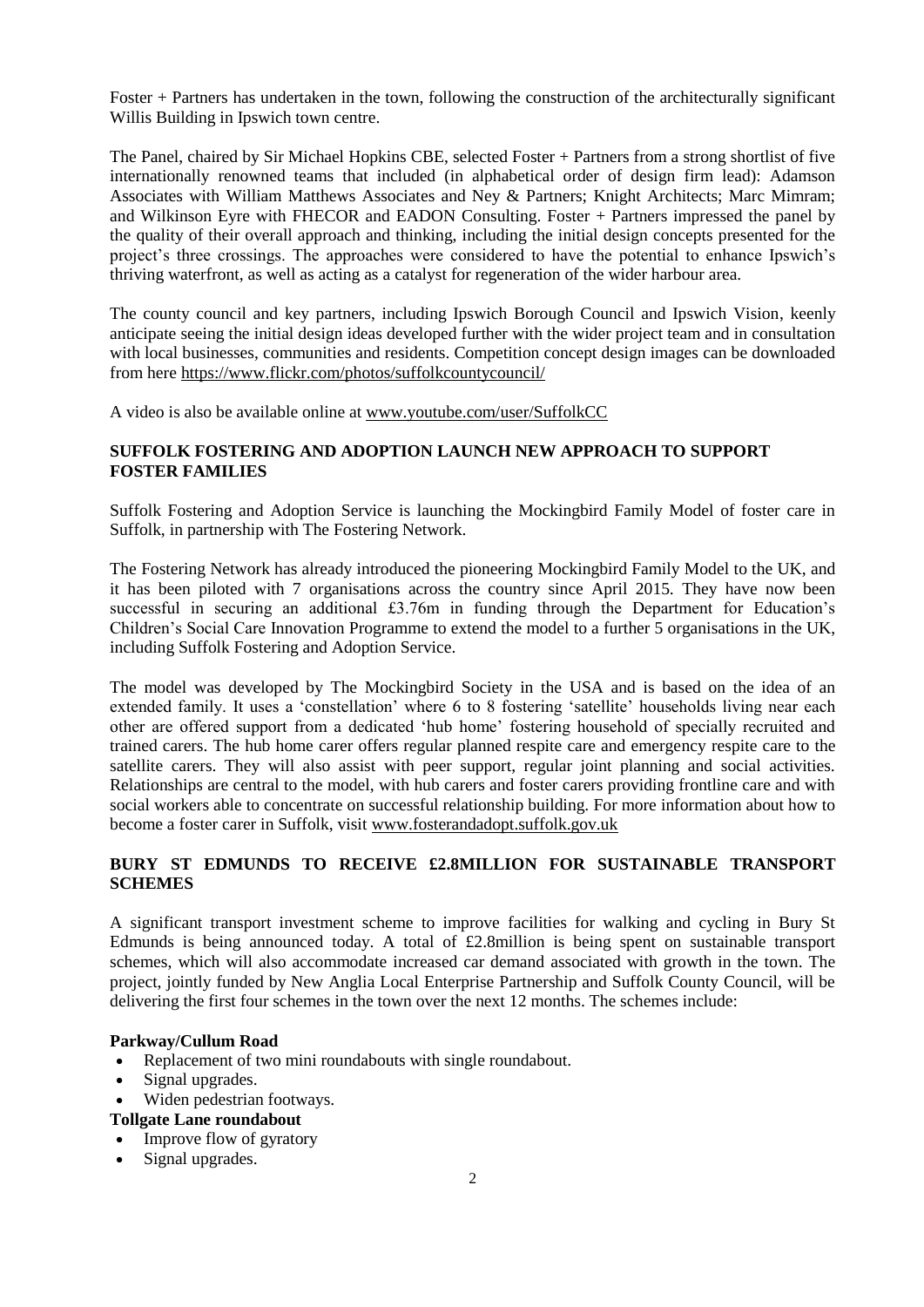## **Signalisation of Tayfen Road roundabout and improvements to Northgate roundabout**

- Improve facilities for pedestrians and cyclists to cross Tayfen Road
- New cycle infrastructure, such as cycleway provided on Out Northgate Street and Toucan crossing installed on Northgate roundabout/Tayfen Road
- Widening of some vehicular approach lanes.

#### **Spread Eagle Roundabout**

- Signal upgrade to make the junctions more efficient
- Some reconfiguration of crossings to allow better pedestrian and cycle movement.

Works on the schemes will be phased to start at different periods to avoid major disruption to the town. The first development is sue to start in the summer, with the final project due to be completed by April 2018. All four projects are part of a package specifically planned for Bury St Edmunds, with other transport plans being developed for delivery in the future.

## **COMMUNITY FIRE VOLUNTEERS WANTED BY SUFFOLK FIRE AND RESCUE**

Suffolk Fire and Rescue Service are currently on the lookout for enthusiastic and caring people who want to make a difference to their community. Community Fire Volunteers are fully trained volunteers who share fire safety advice in their area, visiting elderly and vulnerable people in their homes to undertake a Safer Home Visit for them, fitting smoke alarms if required and offering fire safety advice. Those who become Community Fire Volunteers will also be able to get involved in other ways, such as attending community events and fairs or giving talks to community groups about fire safety. Applicants must older than 18 years old and be available for at least 12 hours every month. Volunteers will receive ongoing training and uniform for when they undertake their duties. Support will also be given to allow volunteers to extend their skills and expenses will be paid to cover any costs incurred while on duty.

To download an application form and information pack go to [https://www.suffolk.gov.uk/suffolk-fire](https://www.suffolk.gov.uk/suffolk-fire-and-rescue-service/working-and-volunteering-for-fire-and-rescue/apply-to-be-a-community-fire-volunteer/)[and-rescue-service/working-and-volunteering-for-fire-and-rescue/apply-to-be-a-community-fire](https://www.suffolk.gov.uk/suffolk-fire-and-rescue-service/working-and-volunteering-for-fire-and-rescue/apply-to-be-a-community-fire-volunteer/)[volunteer/](https://www.suffolk.gov.uk/suffolk-fire-and-rescue-service/working-and-volunteering-for-fire-and-rescue/apply-to-be-a-community-fire-volunteer/) or call 01473 260588. The vacancy is also available on the Volunteer Suffolk website at <http://volunteersuffolk.org.uk/>

## **TRAVEL IN TIME – ONLINE!**

Suffolk Record Office now offers online resources at [www.suffolkarchives.co.uk](http://www.suffolkarchives.co.uk/) to help you search for a particular person or piece of information. The new website allows users to access catalogues for the records from the comfort of their own home and means many more people will be able to use the service.

Since December, residents both inside and out of Suffolk have been able to purchase and download digital copies of wills and request quotations for copies of other documents and photographs. More records are being digitised and added to the collection on an on-going basis. To find out more about the services available online, visit [www.suffolkarchives.co.uk](http://www.suffolkarchives.co.uk/)

In January, Pringle Richards Sharratt were announced as the design team behind the planned heritage centre, 'The Hold'. 'The Hold' will house 900 years of Suffolk's historical archives and is expected to open in 2019. As well as providing a teaching and research space, it will also form a unique visitor attraction and important cultural resource for the community. For more information about the project, visit [www.suffolkarchives.co.uk/the\\_hold.](http://www.suffolkarchives.co.uk/the_hold)

## **SUFFOLK RECOGNISED IN INCLUSIVE EDUCATION AWARD**

Suffolk SACRE has received a Special Commendation for its Teaching Controversial Issues Toolkit. Suffolk County Council's Standing Advisory Council for Religious Education (SACRE) has been